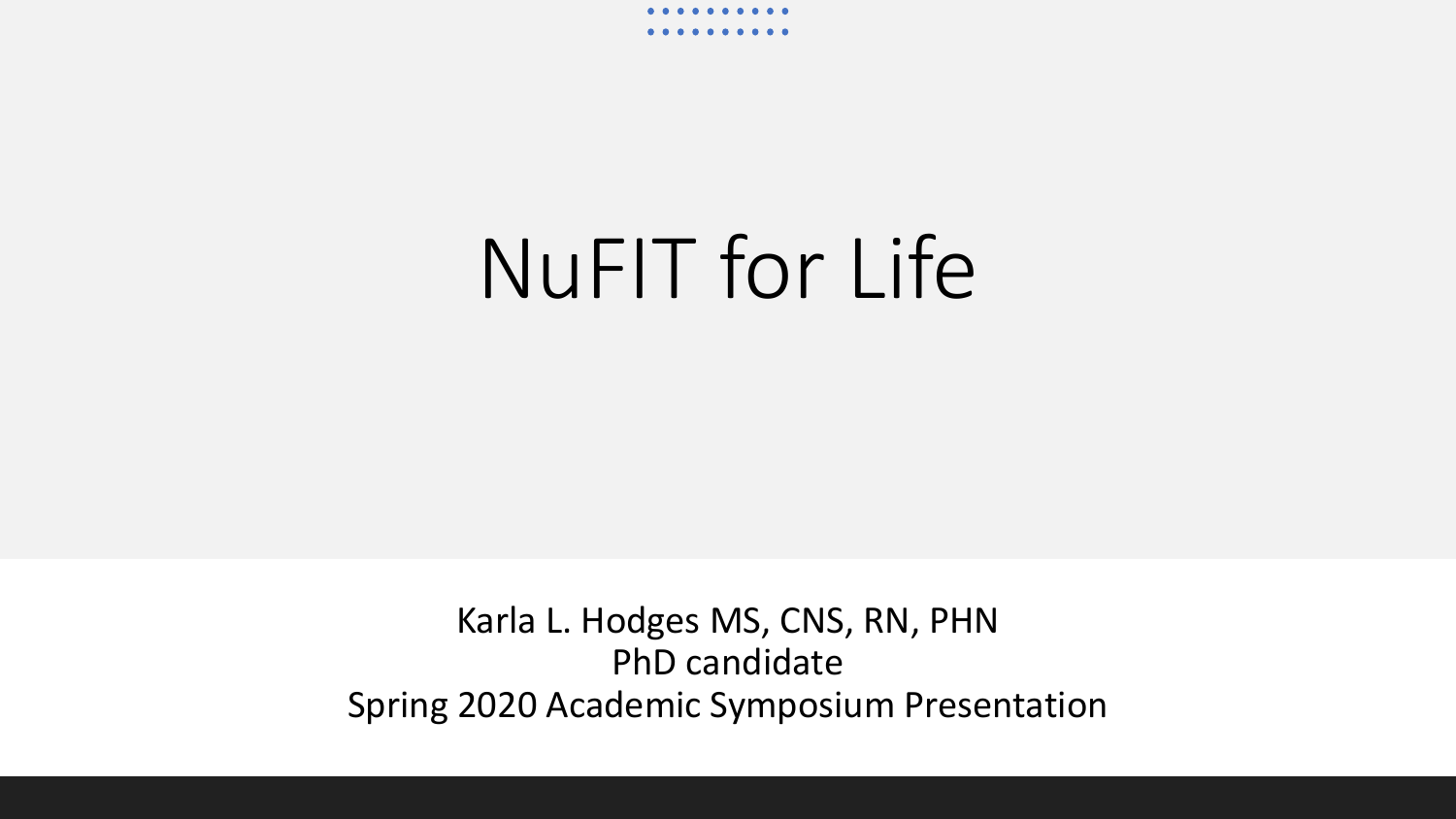## Why Public Health?

#### •Poverty

- •Lack of access to highquality education
- •Unemployment
- •Unhealthy housing
- •Unsafe neighborhoods

https://www.ahrq.gov/research/findings/nhqrdr/chartbooks/blackhealth/part1.html; Jones, 2000; Kelly, R., 2015; Knickman & Kovner, 2015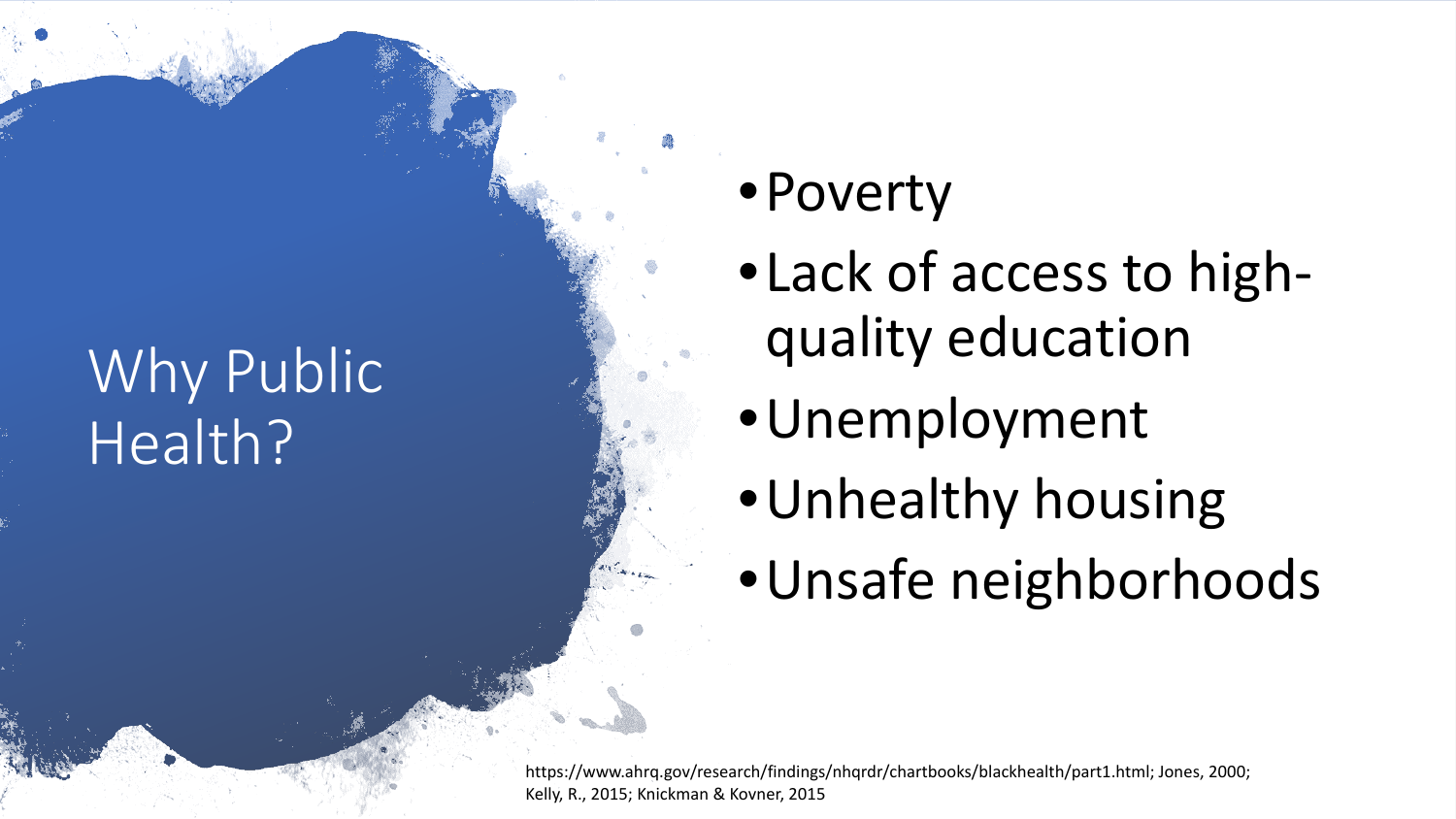#### Health Disparities



\$229.4 billion in direct medical care expenditures and \$1 trillion in indirect costs.

LaVeist, Gaskin, & Richard, 2011; Bautista, 2014; Knickman & Kovner, 2015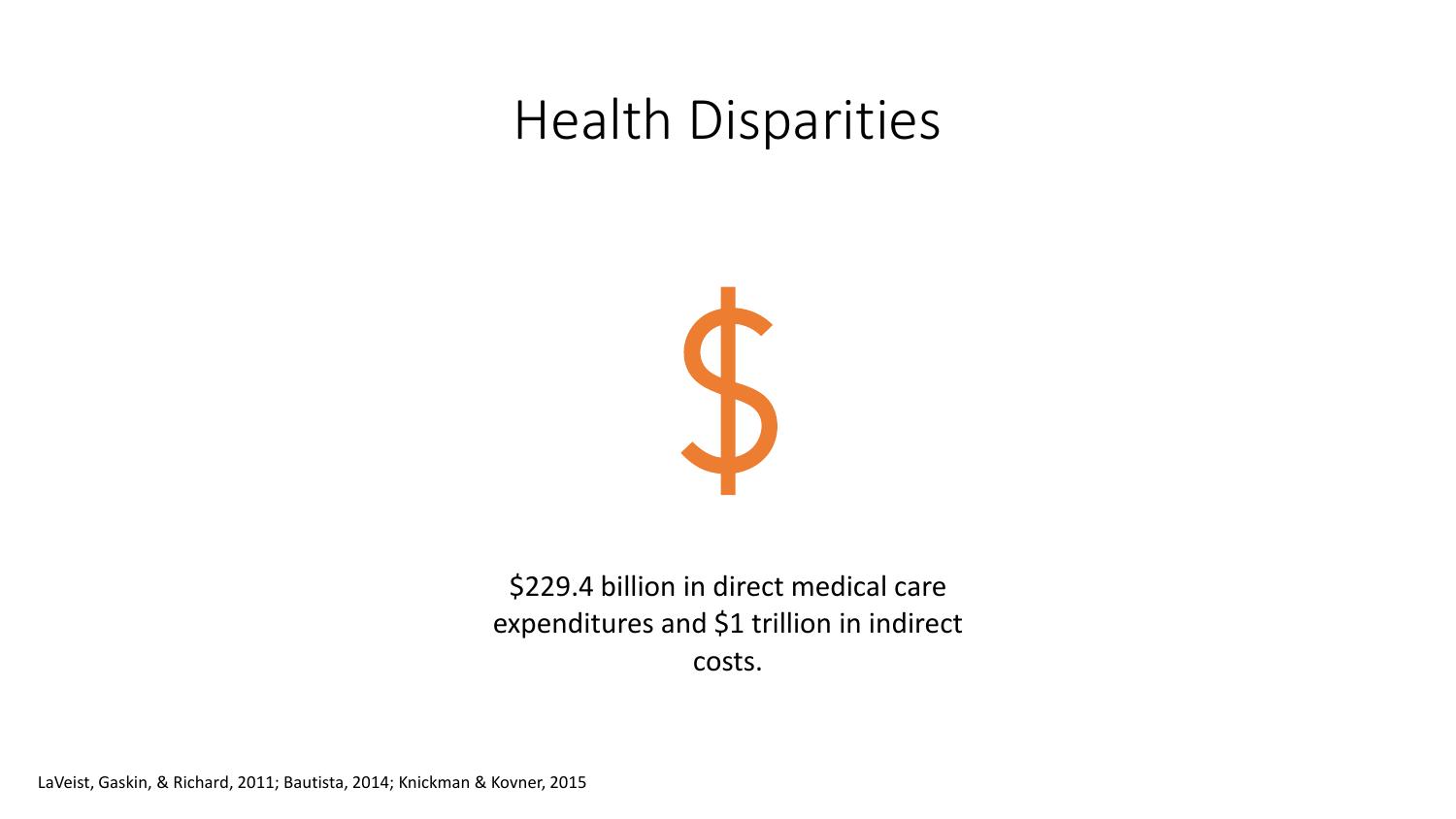#### African American Focus

- Higher rates of mortality than other racial or ethnic group for 8 of the top 10 causes of mortality
- Cancer rates 10% higher
- Higher incidence of hypertension and heart diseases
	- 30% more likely to die from heart disease than non-Hispanic whites
	- 1/3<sup>rd</sup> (33%) of patients on dialysis despite only representing 13% of the population
- Stroke
- Obesity
	- Diabetes
- Blacks were more likely to report their health has poor or fair, then Whites or Hispanics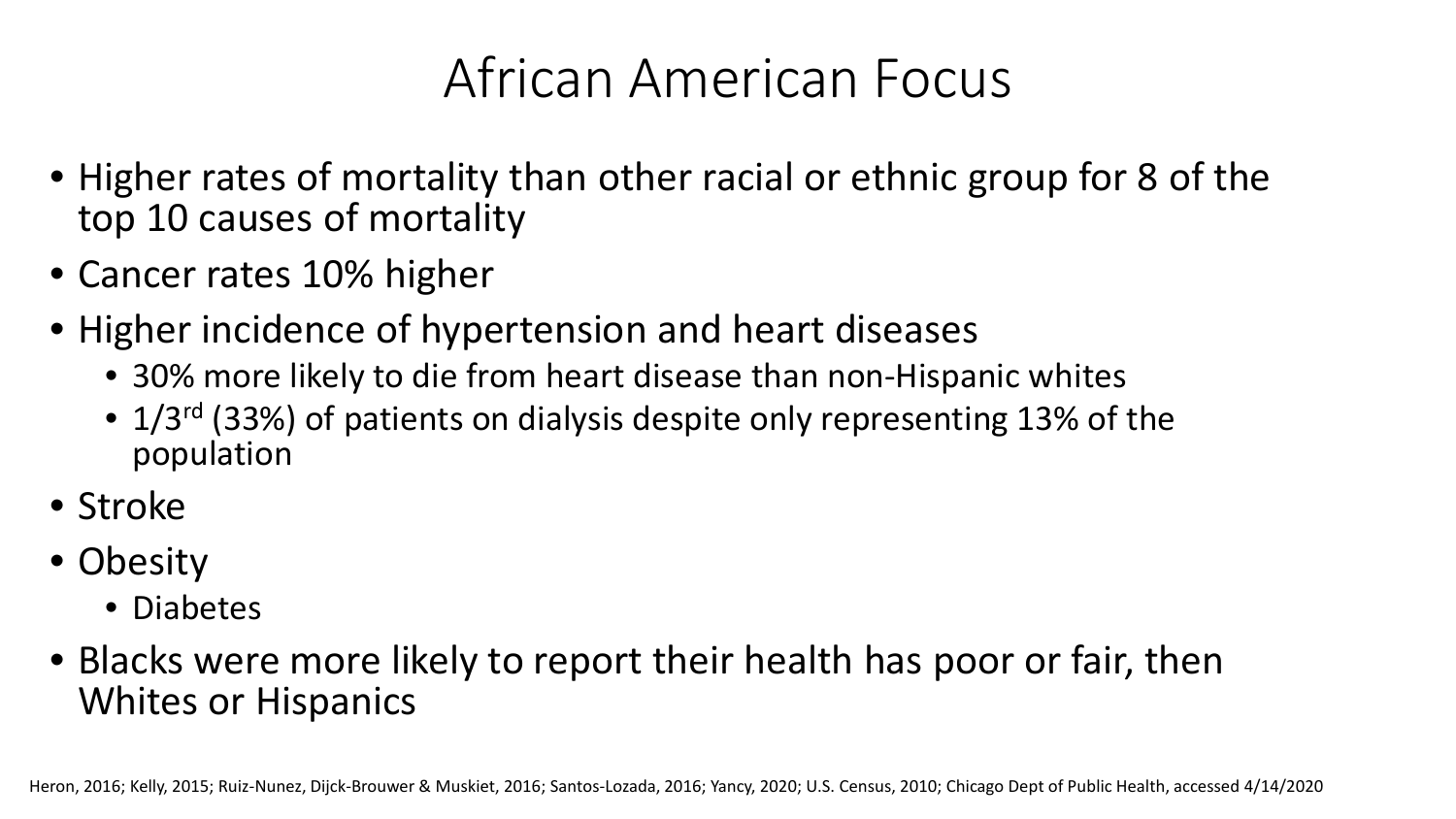#### The Study: NuFIT

(Holdcroft, 2006, Oates, 2016)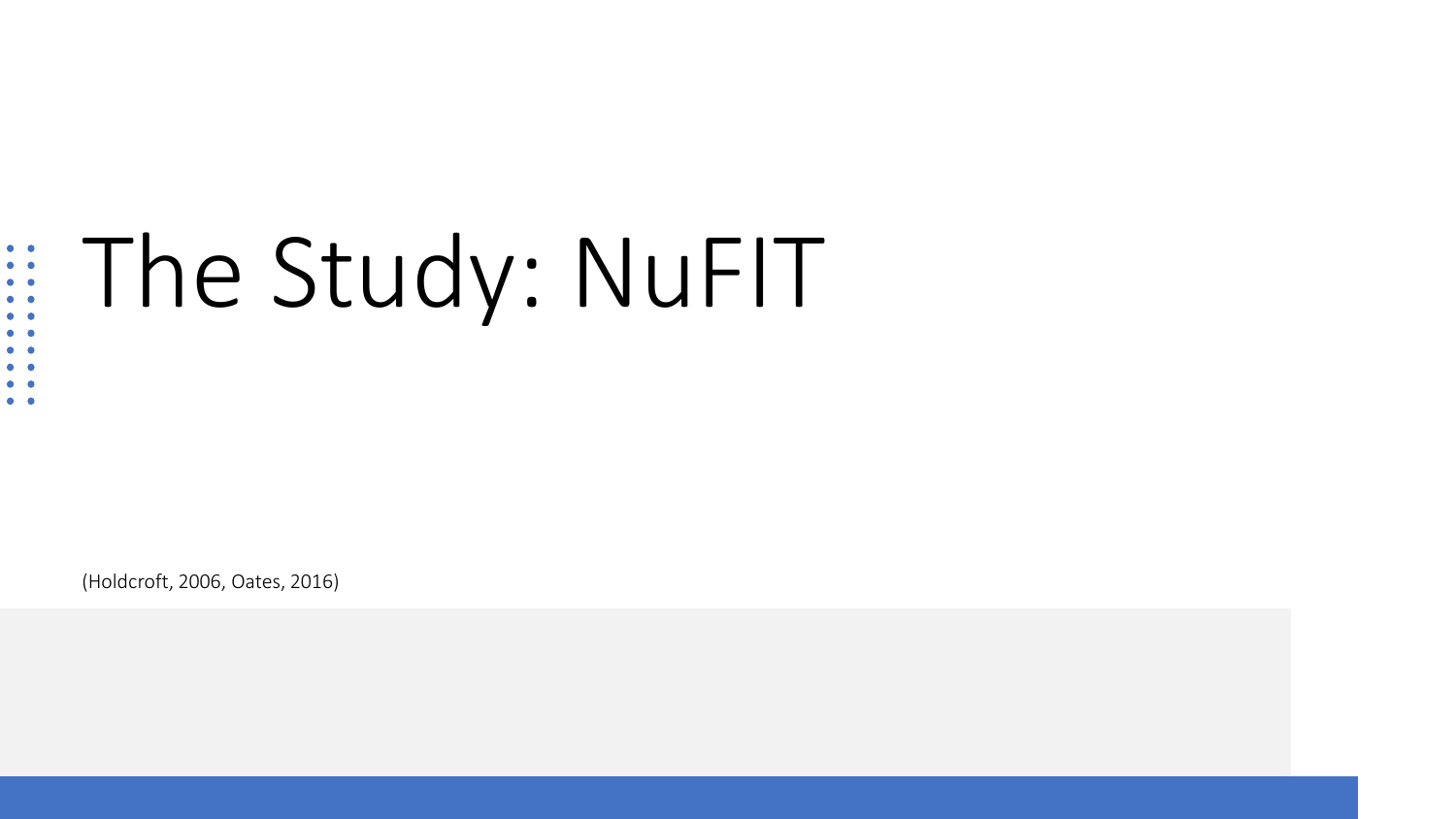

# Study Design & Aims

- Descriptive, correlational with 303 African American participants undertaken over 12 months in the Bay Area.
- Aim To study rather or not there is a relationship between perceived discrimination, perceived health, spirituality, and lifestyle health behaviors.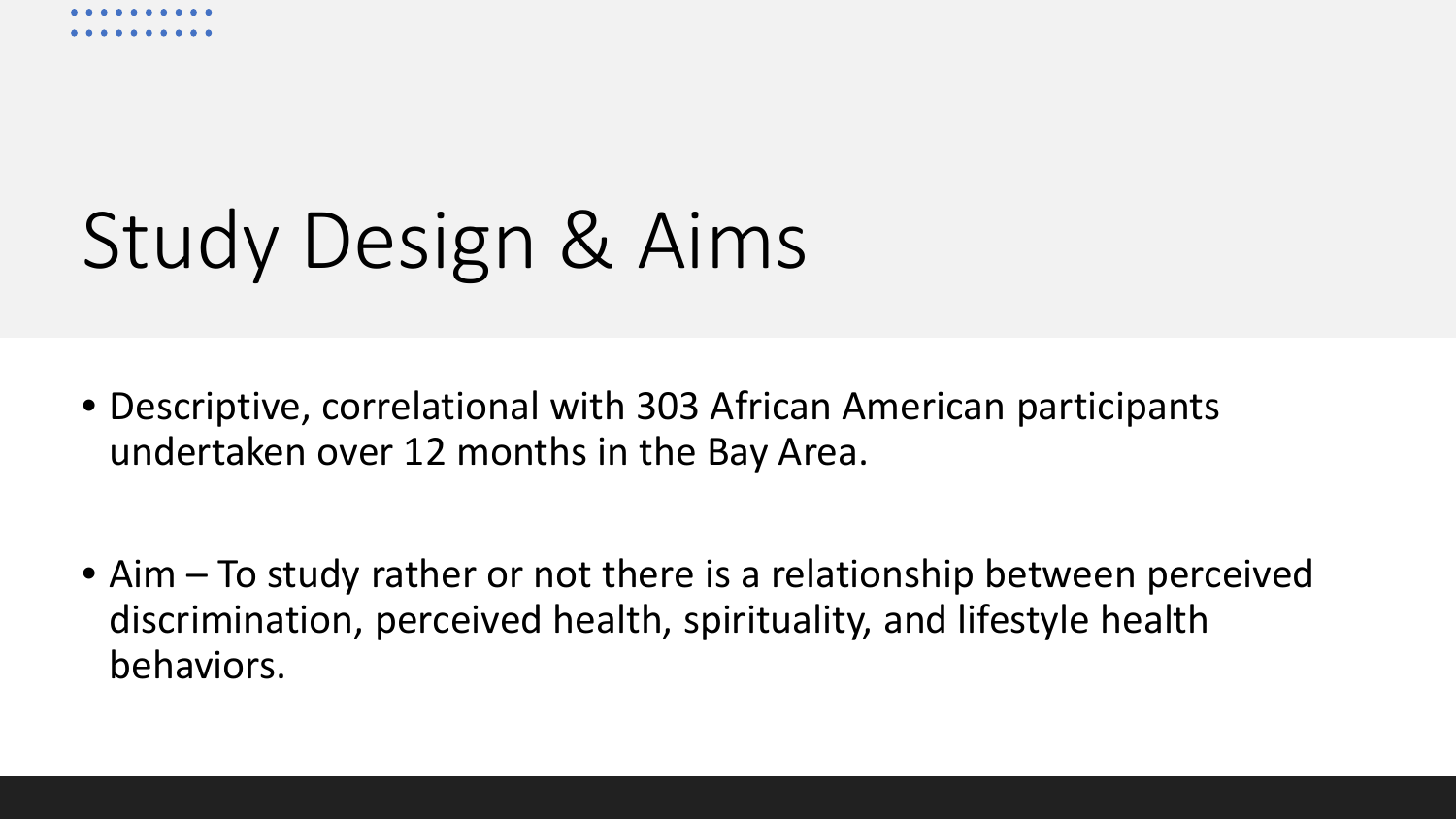

- After data was cleaned and coded:
	- Descriptive Statistics
	- Multiple Linear regression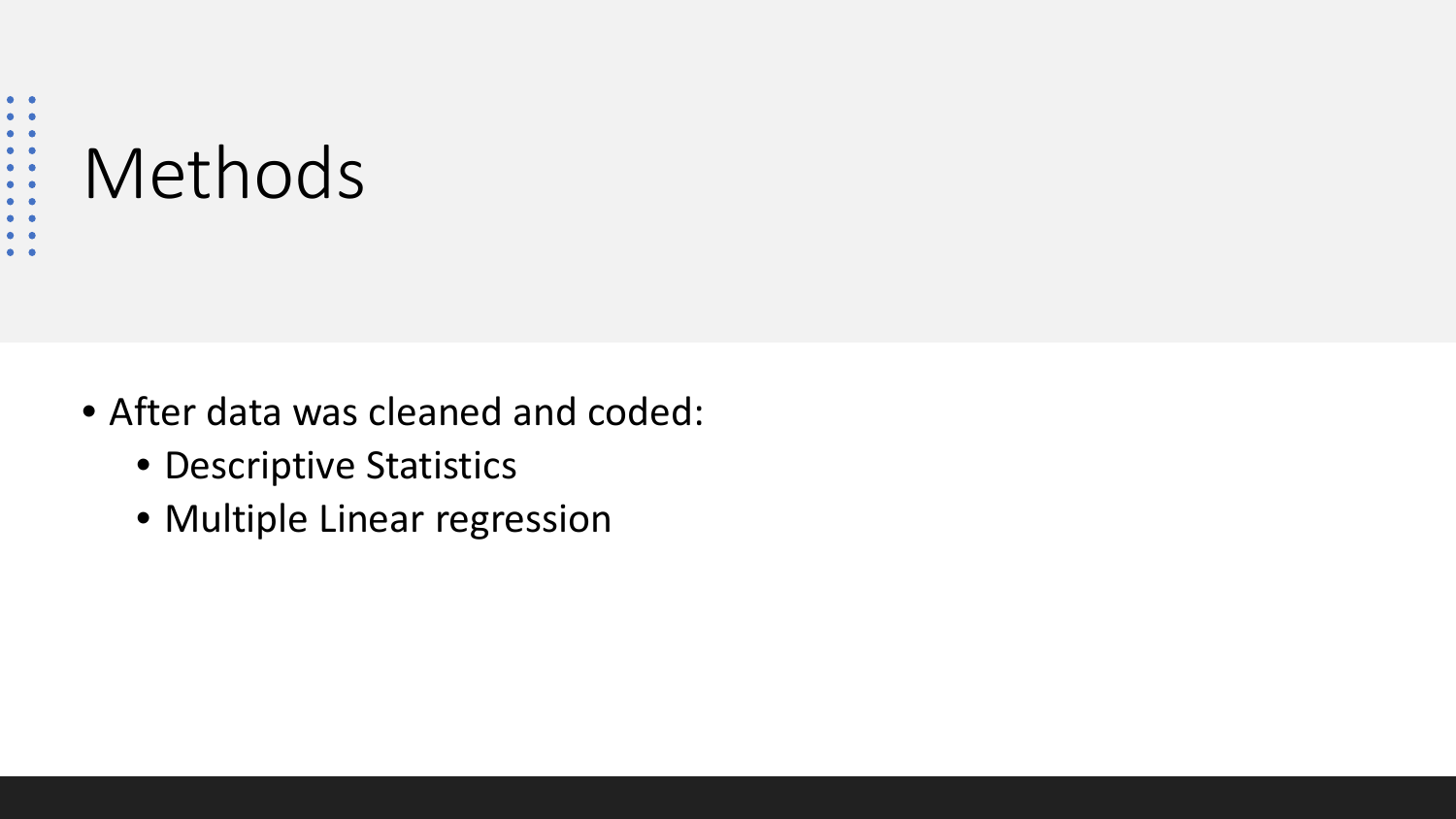#### Results – **Summary Statistics**

| Age (years) n=298, 9 missing values excluded    |                |      |
|-------------------------------------------------|----------------|------|
| $18 - 29$                                       | 41             | 13.8 |
| $30 - 39$                                       | 58             | 19.5 |
| $40 - 49$                                       | 86             | 28.9 |
| $50 - 69$                                       | 106            | 35.6 |
| 70 and older                                    | $\overline{7}$ | 2.3  |
|                                                 |                |      |
| Gender n=303, 4 missing values excluded         |                |      |
| Female                                          | 263            | 86.8 |
| Male                                            | 40             | 13.2 |
| Marital Status n=302, 5 missing values excluded |                |      |
| Married/partnered (in a relationship)           | 100            | 33.1 |
| Single (not in a relationship)                  | 202            | 66.9 |
|                                                 |                |      |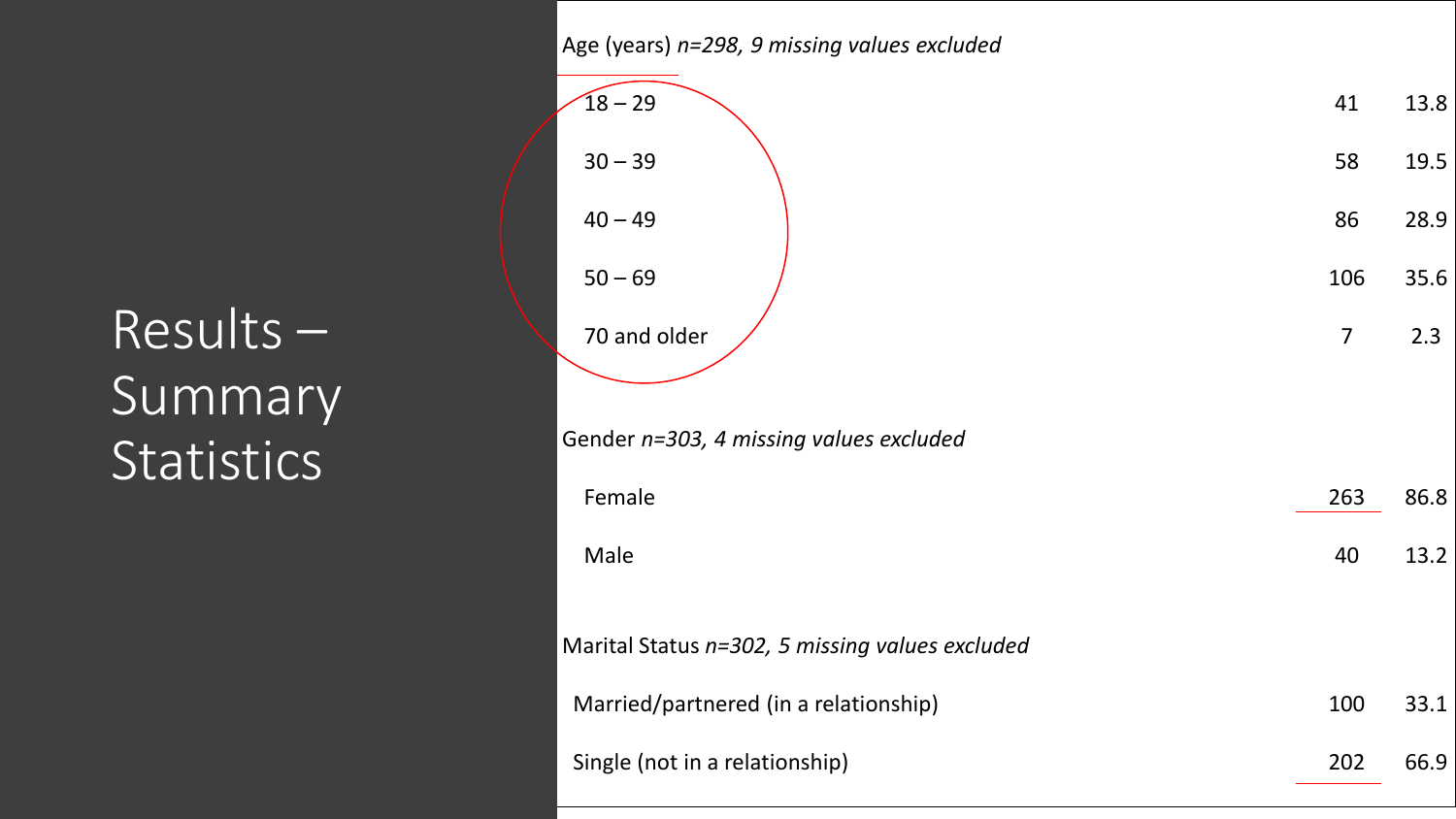#### Results – Summary **Statistics**

| Education n=302, 5 missing values excluded                  |     |      |
|-------------------------------------------------------------|-----|------|
| Less than high school                                       | 20  | 6.6  |
| High school graduate                                        | 70  | 23.2 |
| Some college                                                | 113 | 37.4 |
| College degree                                              | 99  | 32.8 |
| Employment                                                  |     |      |
| Unemployed                                                  | 103 | 34.0 |
| <b>Employed part-time</b>                                   | 43  | 14.2 |
| <b>Employed full-time</b>                                   | 157 | 51.8 |
| Annual Household Income n=303, 4 missing values<br>excluded |     |      |
| Less than \$35,000                                          | 144 | 48.5 |
| \$35,000 - \$74,999                                         | 108 | 36.4 |
| \$75,000 or higher                                          | 45  | 14.7 |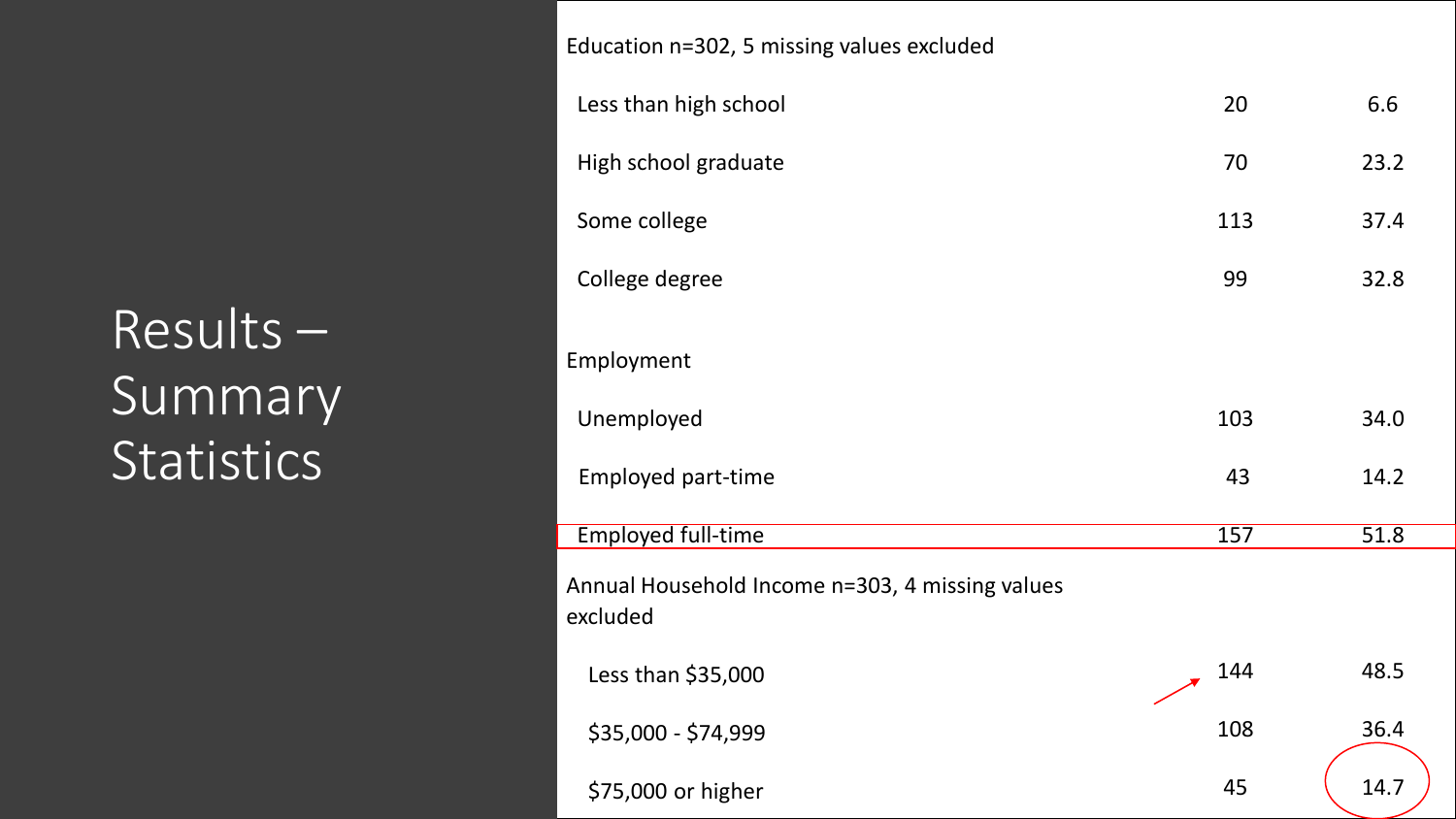#### *Model Summary <sup>b</sup>*

Racial

Discrimination

Results



- a. Predictors: (Constant), health care professionals list more to Whites than AA, racism is problem in my life, AA exp neg attitudes in white MD office, racial discrimination in a MD office is common, AA in White MD office are assumed to be on welfare
- b. Dependent Variable: Health status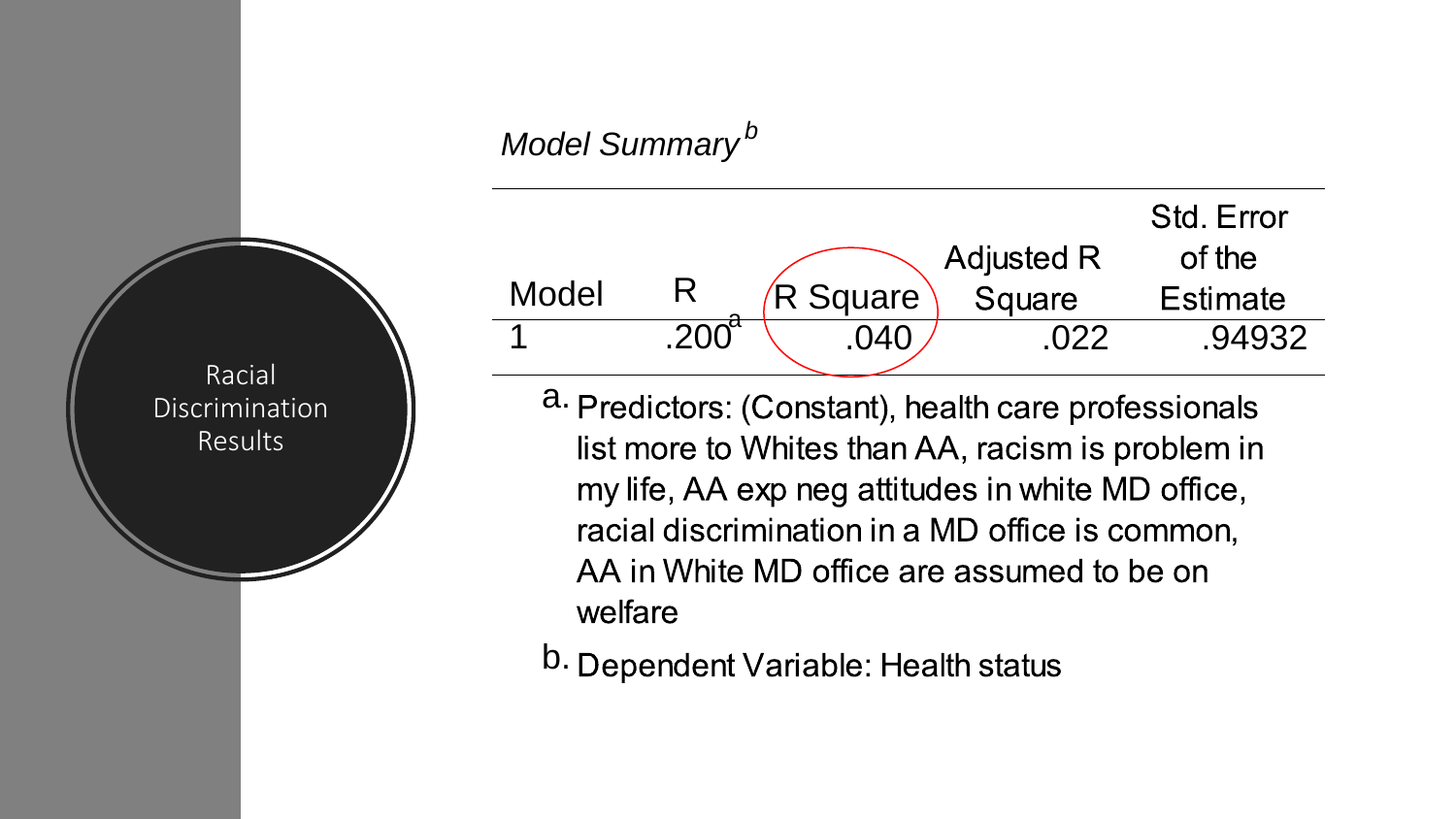#### *Coefficients<sup>a</sup>*

|                                                   |  |                                                                                               |            |             | Unstandardized<br>Coefficients | Standardiz<br>ed<br>Coefficient<br>${\sf S}$ |        |         | 95.0% Confidence<br>Interval for B |                       | Correla        |  |
|---------------------------------------------------|--|-----------------------------------------------------------------------------------------------|------------|-------------|--------------------------------|----------------------------------------------|--------|---------|------------------------------------|-----------------------|----------------|--|
|                                                   |  | Model                                                                                         |            | $\mathsf B$ | Std. Error                     | <b>Beta</b>                                  |        | Sig.    | Lower<br><b>Bound</b>              | Upper<br><b>Bound</b> | Zero-order Par |  |
|                                                   |  |                                                                                               | (Constant) | 3.847       | .270                           |                                              | 14.262 | .000    | 3.316                              | 4.378                 |                |  |
| Racial<br><b>Discrimination</b><br><b>Results</b> |  | AA exp neg<br>attitudes in white<br>MD office                                                 | $-107$     | .083        | $-.090$                        | $-1.287$                                     | .199   | $-271$  | .057                               | $-150$                |                |  |
|                                                   |  | racism is problem in<br>my life                                                               | $-.007$    | .073        | $-.007$                        | $-101$                                       | .919   | $-151$  | .136                               | $-0.097$              |                |  |
|                                                   |  | racial discrimination<br>in a MD office is<br>common                                          | $-0.059$   | .089        | $-0.047$                       | $-662$                                       | .509   | $-235$  | .117                               | $-139$                |                |  |
|                                                   |  | AA in White MD<br>office are assumed<br>to be on welfare                                      | .005       | .083        | .004                           | .057                                         | .955   | $-158$  | .167                               | $-107$                |                |  |
|                                                   |  | health care<br>professionals list<br>more to Whites than<br>$\overline{\mathsf{A}\mathsf{A}}$ | $-136$     | .083        | $-118$                         | $-1.624$                                     | .106   | $-.300$ | .029                               | $-168$                |                |  |

a. Dependent Variable: Health status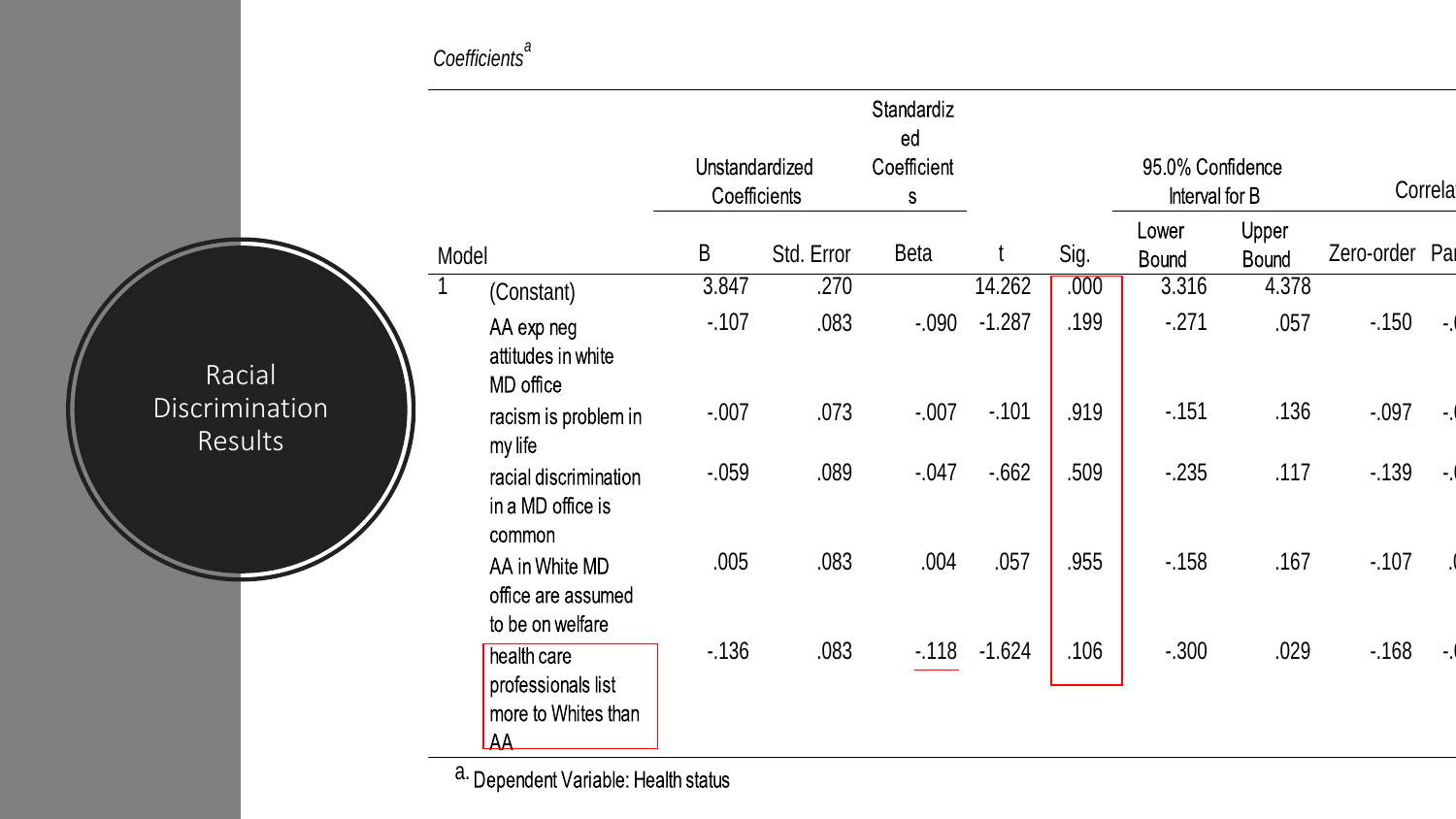#### Conclusions

- Limitation on external validity due to small sample size.
- Lower income people may have more time to sign-up for studies, especially if their work schedules are flexible or if they are entirely unemployed.
- For future work, I would have had more than two choices for the question pertaining to religiosity.
- I would have maybe considered a mixed methods design with survey followed with interviews to capture some of the missing data points.
- Post Covid-19 follow up studies including a larger sampling of men for generalizability to those most affected by Covid-19.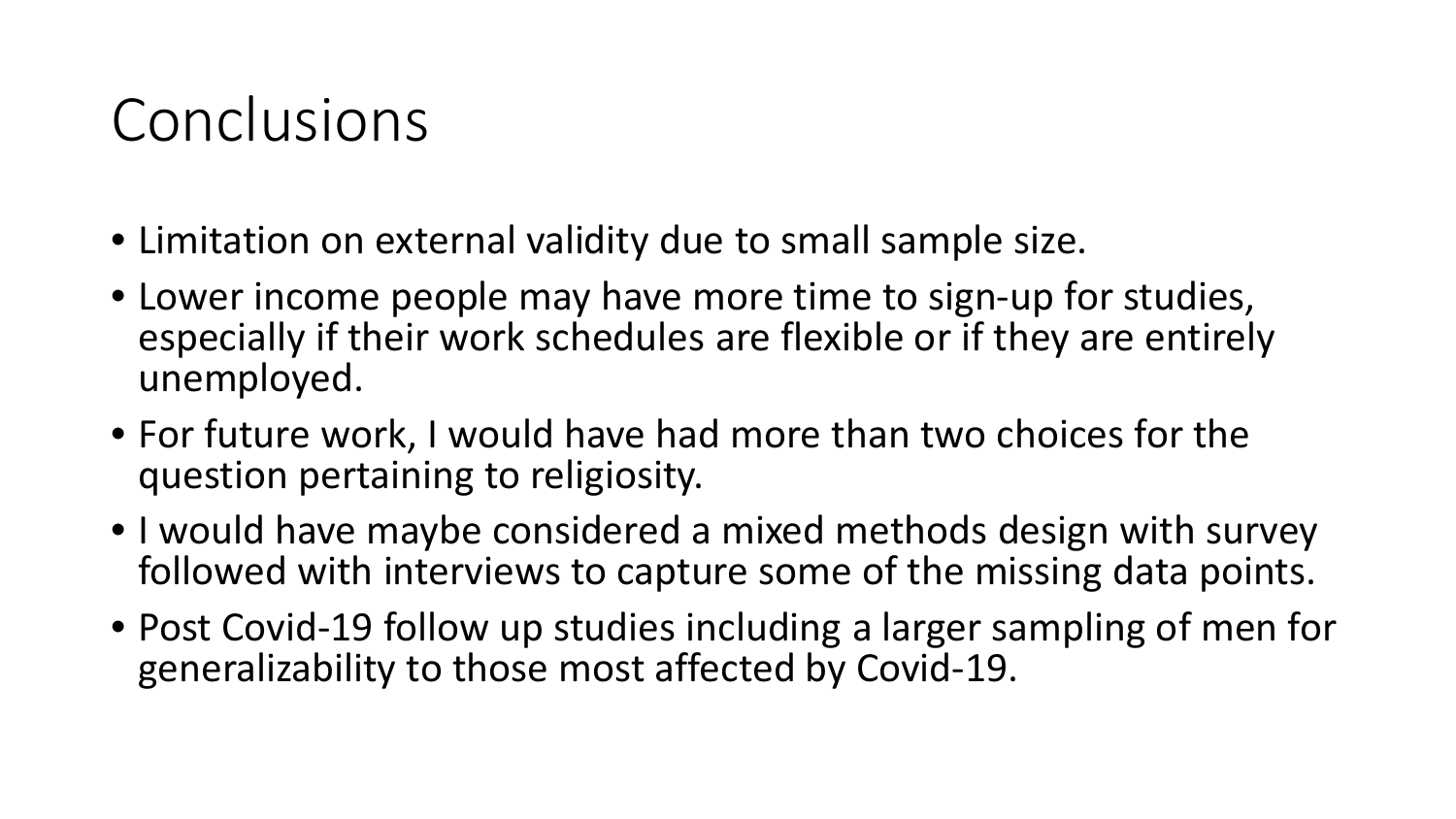## Questions?

Of all the forms of inequality, injustice in healthcare is the most shocking and [inhuman] – Dr. Martin Luther King Jr.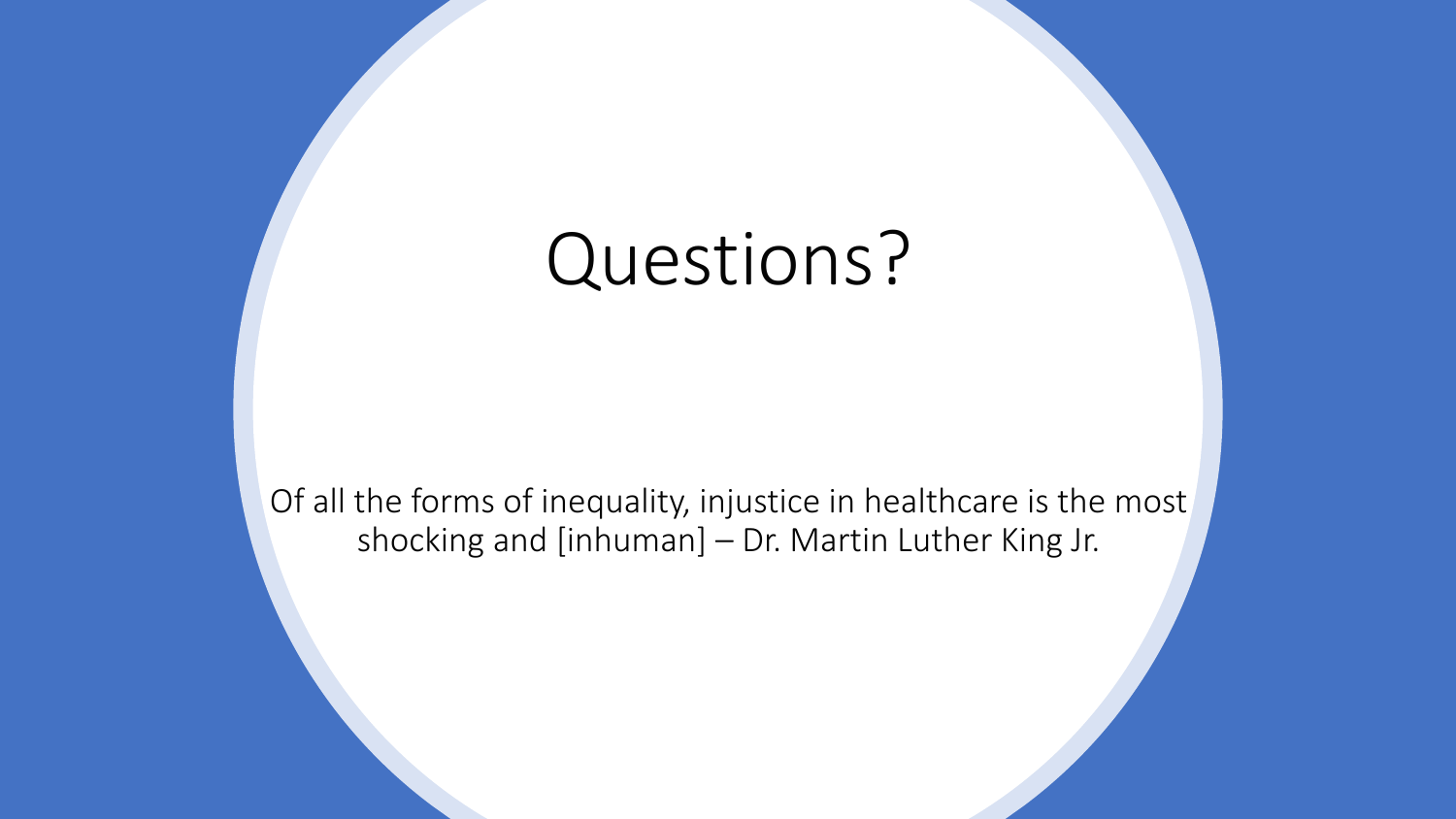### References

- *America's Changing Religious Landscape* [\(2015\). Retrieved from http://www.pewforum.org/files/2015/05/RLS-08-26-full-report.pdf](http://www.pewforum.org/files/2015/05/RLS-08-26-full-report.pdf)
- https://www.ahrq.gov/research/findings/nhqrdr/chartbooks/blackhealth/part1.html
- Bridge Association or Realtors, East Bay average home prices (Oakland estimate) https://c709a92a-d850-4324- 8d42-5baa5055baa8.filesusr.com/ugd/db07a7\_37264f653de648bd82c5cbbc9aa7ce20.pdf
- Bolorunduro, O., Smith, B., Chumpia, M., Valasareddy, P., Heckle, M. R., Khouzam, R. N., . . . Ibebuogu, U. N. (2016). Racial Difference in Symptom Onset to Door Time in ST Elevation Myocardial Infarction. *J Am Heart Assoc, 5*(10). doi:10.1161/jaha.116.003804
- Cozier, Y., Wise, L., Palmer, J., Rosenberg, L., (2009). Perceived Racism in Relation to Weight Change in the Black Women's Health Study*. Annals of Epidemiology*, 19: 379-387.
- Geronimus, A. (1992). The Weathering Hypothesis and the Health of African-American Women and Infants: Evidence and Speculations. *Ethnicity and Disease, Summer*(Vol 2, No 3).
- Geronimus, A. T. (2001). Understanding and eliminating racial inequalities in women's health in the United<br>States: the role of the weathering conceptual framework. *J Am Med Womens Assoc, 56*(4), 133-136, 149-150.
- Heron, M. (2016). *Deaths: Leading Causes for 2014*. Retrieved from [https://www.cdc.gov/nchs/data/nvsr/nvsr65/nvsr65\\_05.pdf](https://www.cdc.gov/nchs/data/nvsr/nvsr65/nvsr65_05.pdf)
- Holdcroft, B. (2006). What is Religiosity. *Catholic Education*.
- Jones, C. (2000). Levels of Racism: A Theoretic Framework and a Gardener's Tale. *American Journal of Public Health*, *90*(8), 1212–1215. https://doi.org/10.1111/j.1467-8365.1979.tb00051.x